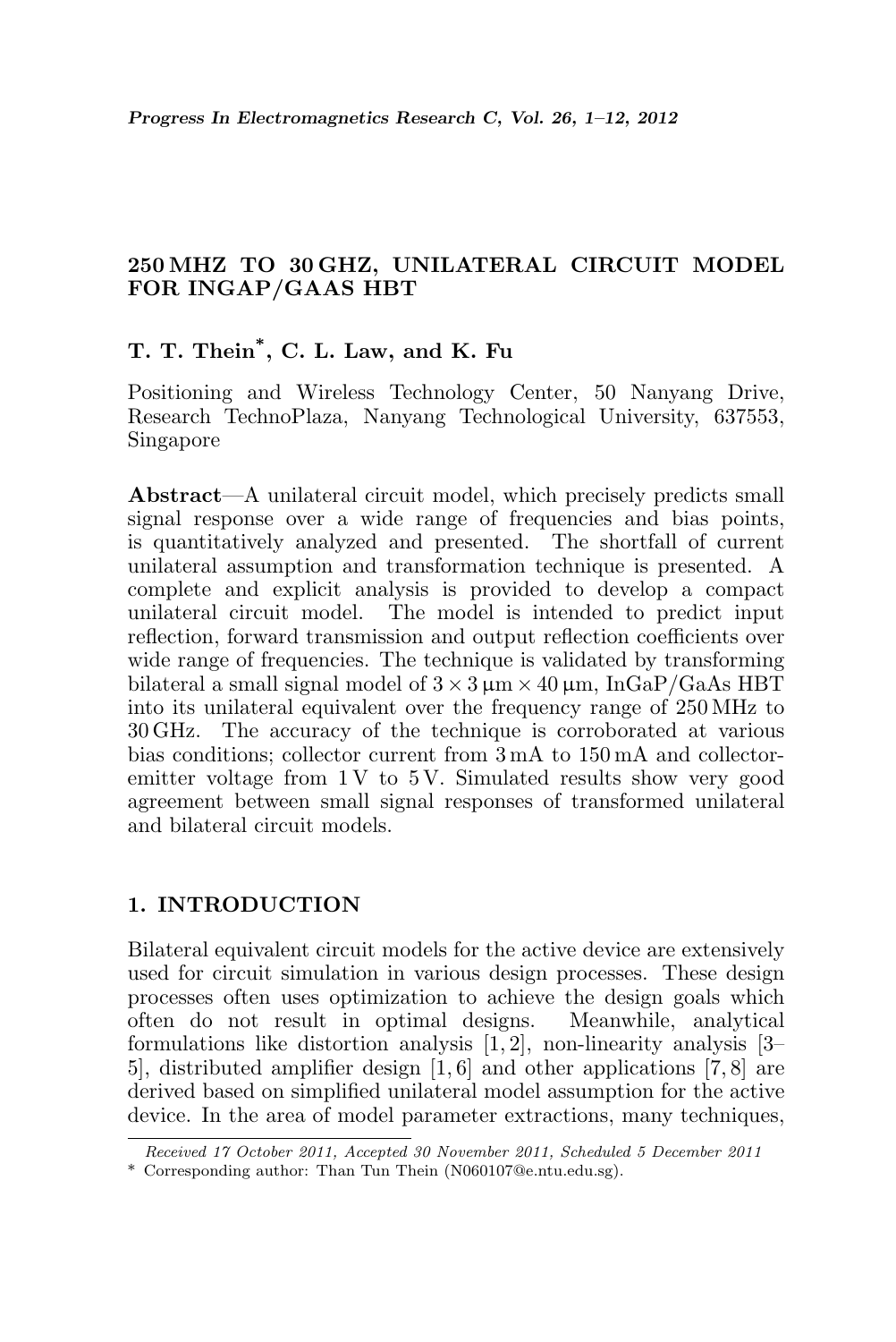[9–11], have been presented to accurately extract active device small signal model parameters using bilateral model. However, there is lack of published work on the extraction of an ultra wideband unilateral model and the model parameters. Some research works [3, 4, 12] who have used simplified unilateral model for their analyses assume that the base-collector feedback capacitance and emitter feedback resistance are very small and are simply neglected. When the voltage gain is much greater than one, feedback capacitance effectively shape input impedance. Another researcher [1] used Miller approximation to account for the feedback network effect.

As the frequency of the signal being processed by a circuit increases the capacitive feedback elements in the circuit eventually become important. In another scenario, as the collector current level increase, the emitter feedback resistance becomes more significant. Without developing proper unilateral model, assuming and using simplified unilateral circuit in the analyses will introduce errors. The equivalent circuit after decoupling base and collector, using Miller approximation is only useful for calculating forward transmission and input impedance of the circuit. This is not useful for calculating output impedance [13, 14]. For nonlinear and distortion analysis, input and output impedances at difference frequencies are crucial. Without output impedance information, performance characterization will not be completely valid. [15] developed a HBT unilateral model oriented to fast prediction of the performance of distributed amplifiers.

In this paper, we develop a unilateral model that can predict input impedance, gain and output impedance over a wide range of frequency and at different bias points. Transformation equations taking into account all extrinsic elements in the bilateral model into the unilateral model of a  $3 \times 3 \mu m \times 40 \mu m$  InGaP/GaAs HBT to its unilateral equivalent over the frequency range of 250 MHz to 30 GHz. The accuracy of the technique is also validated at various bias points; collector current ranging from 3 mA to 150 mA and collector voltage ranging from  $1 \text{V}$  to  $5 \text{V}$ . Very good agreement is achieved between small signal responses of transformed unilateral model compare with the bilateral model.

## 2. SIMPLIFIED UNILATERAL AND MILLER APPROXIMATION PERFORMANCE

Figure 1 presents the bilateral small-signal equivalent circuit model of InGaP/GaAs HBTs. The model is based on the well-known hybrid-pi equivalent circuit, directly extracted from S-parameter data, without employing any optimization and using the technique presented in [9].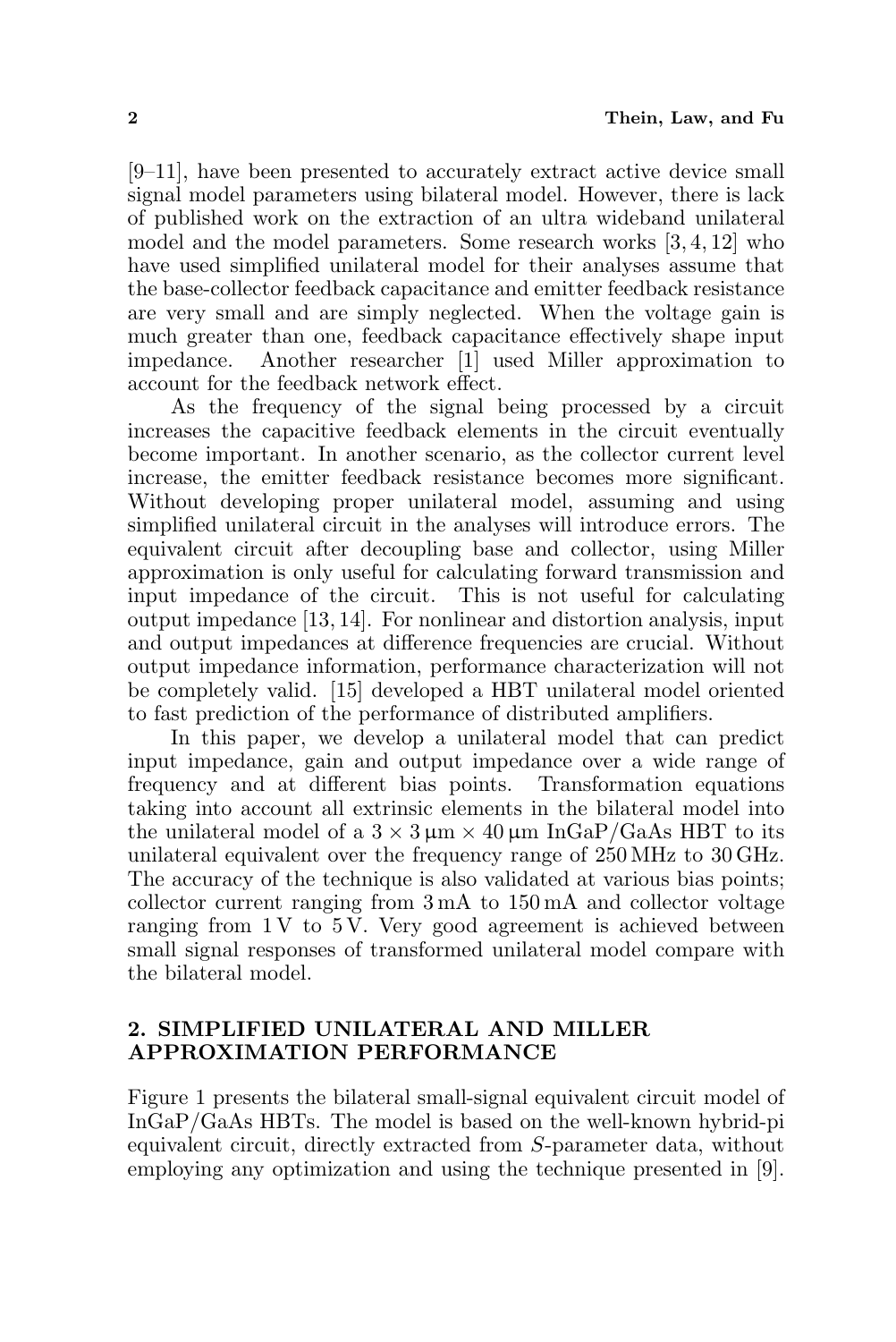#### Progress In Electromagnetics Research C, Vol. 26, 2012 3

Fig. 1(b) shows the extracted parameters of each component for the bias point of  $Ic = 39 \text{ mA}$  and  $Vce = 4 \text{ V}$ .

The bilateral model incorporates with two feedback networks, emitter resistance  $(r_{ee})$  and base-collector junction capacitance  $(C_u)$ . The extracted emitter resistance is  $0.2 \Omega$ , which is bias independent and is assumed to be negligible at low collector current levels. However, the voltage drop across it is about 20 mV when the collector current reaches



Figure 1. Bilateral small signal equivalent circuit model (a) and extracted circuit parameters (b).



Figure 2. Measured S-parameter responses (symbol) and simulated bilateral model response (solid line).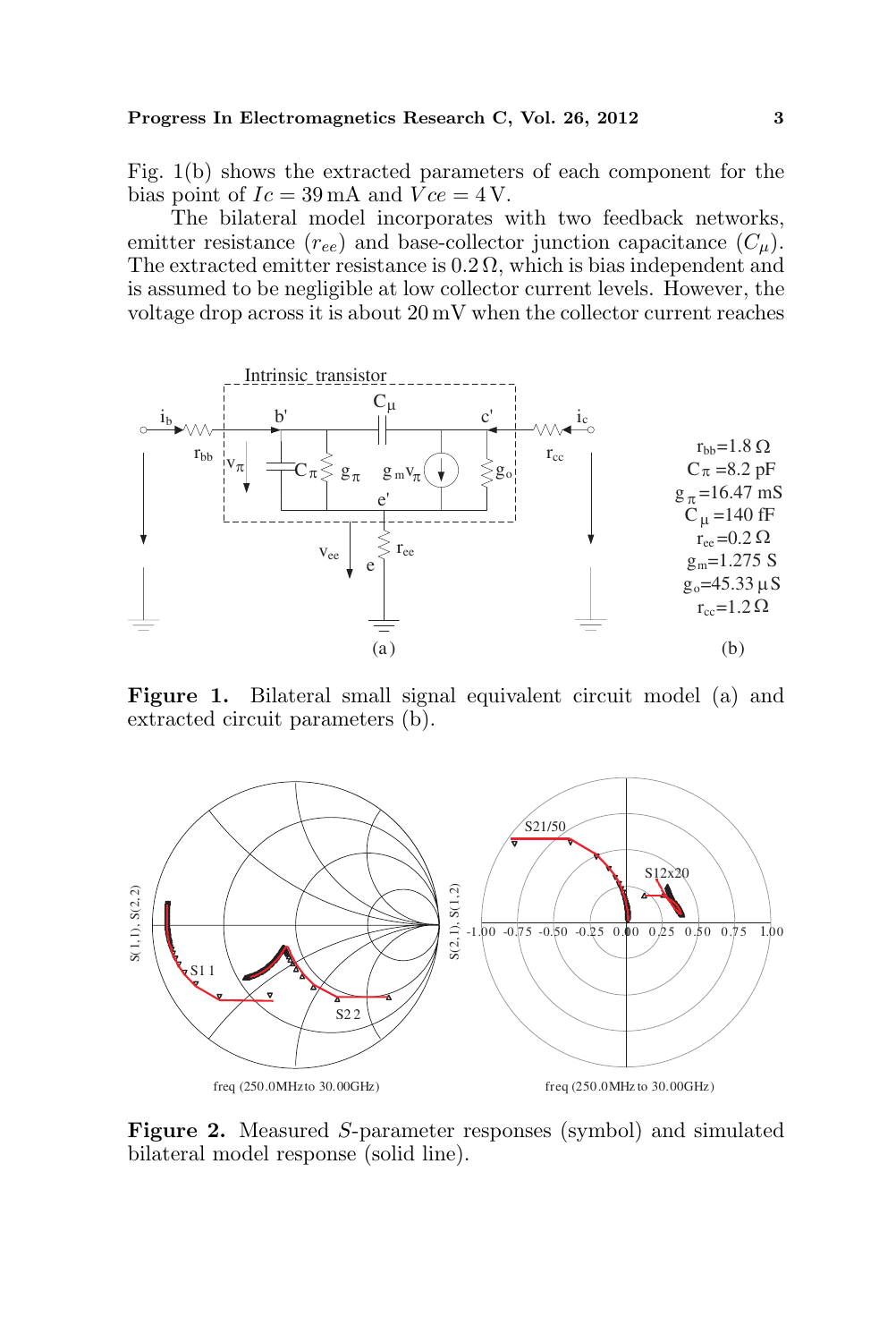

Figure 3. Simplified unilateral circuit model (a) and Miller approximated circuit model (b).

100 mA, which is 66% of maximum operating current. This amount of feedback voltage is large enough to offset the base bias point. To develop a more robust circuit model, we assume  $r_{ee}$  is a substantial feedback element. The extracted bias dependent,  $C_{\mu}$  is 147 fF. The reactance of this feedback path changes from  $4.33 \text{ k}\Omega$  at  $250 \text{ MHz}$  to  $36 \Omega$  at  $30 \text{ GHz}$ . This suggests baseband, fundamental and harmonics will experience difference impedances. Any assumption applied on this feedback element based on specific frequency for nonlinear analyses is incomplete.

Simplified unilateral and Miller approximated circuits are simulated and their validity are analyzed.  $50 \Omega$  load is assumed in Miller capacitance computation. The circuits used for simulation are shown in Fig. 3 and S-parameter responses of bilateral, simplified unilateral and Miller approximation, are shown in Fig. 4. Simplified unilateral circuit responses are significantly different from bilateral data for  $S_{11}$  and  $S_{21}$ , even at the frequency as low as 250 MHz. Mean while, as mention before, Miller approximation gives very close responses for  $S_{11}$  and  $S_{21}$ . However, both circuits completely fail to predict  $S_{22}$ . In addition,  $S_{22}$  is not following a constant conductance circle in the Smith chart and it is rather switches from constant resistance to constant conductance above the resonance frequency.

### 3. ANALYSIS FOR UNILATERAL CIRCUIT MODEL

### 3.1. Decoupling  $r_{ee}$

A quantitative analysis is applied on bilateral circuit shown in Fig. 1. Emitter resistance is uncoupled in the first step. The small signal base and collector current of the intrinsic transistor located between  $b'$ ,  $c'$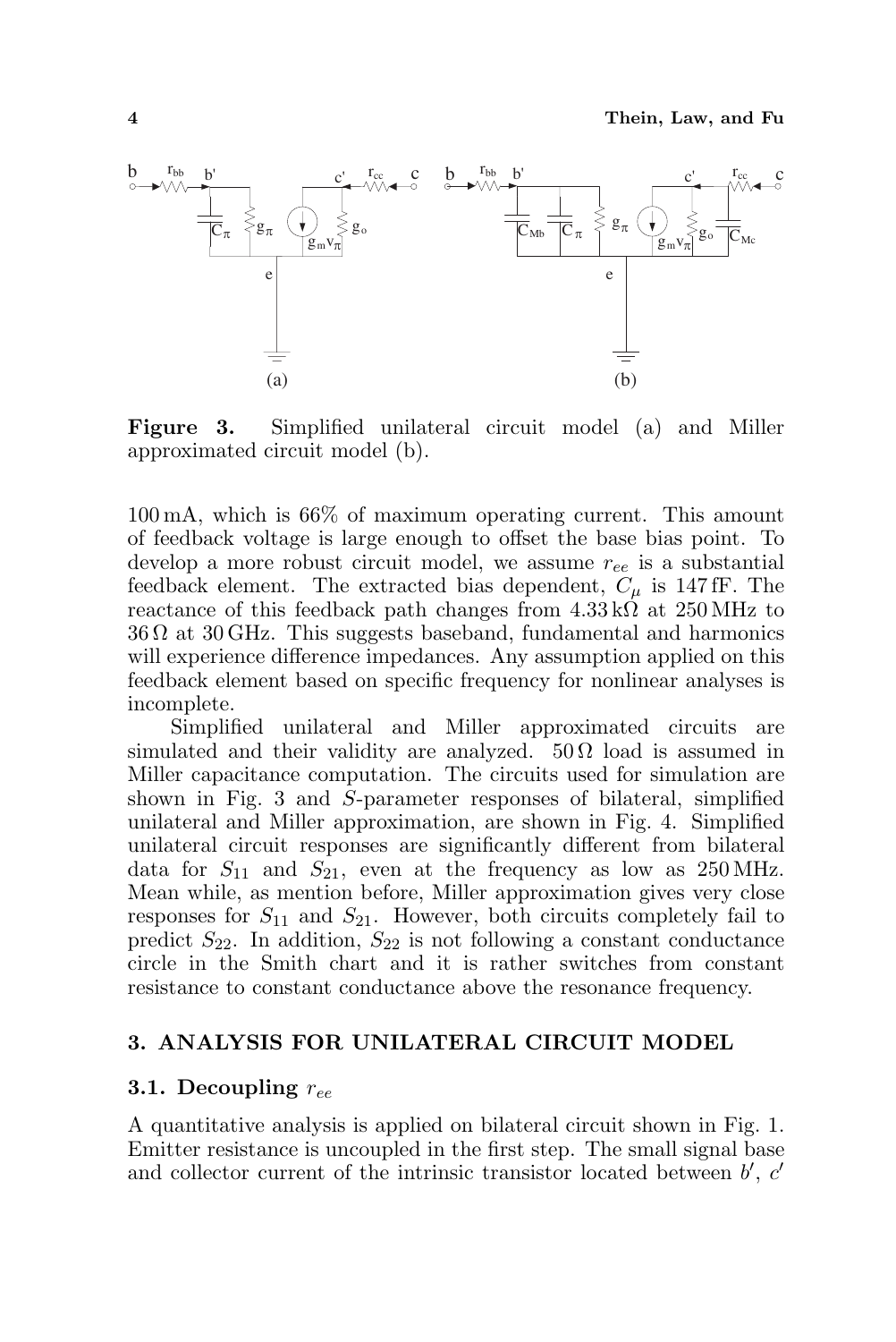

Figure 4. Simulated S-parameter responses of bilateral (black solid line), simplified unilateral (red cross) and Miller approximated (blue triangle) circuit models.

and  $e'$  can be presented as in [16],

$$
i_b = (Y_{\pi 1} + j\omega C_\mu) v_{b'} - (g_{\mu 1} + j\omega C_\mu) v_{c'}
$$
 (1)

$$
i_c = (g_{m1} - j\omega C_\mu) v_{b'} + (g_{o1} + j\omega C_\mu) v_{c'}
$$
 (2)

where,

$$
Y_{\pi 1} = Y_{\pi} \left[ \frac{(1 + r_{ee}g_o)}{1 + r_{ee}(Y_{\pi} + g_m + g_o)} \right], g_{\mu 1} = g_o \left[ \frac{r_{ee}Y_{\pi}}{1 + r_{ee}(Y_{\pi} + g_m + g_o)} \right]
$$
  

$$
g_{m1} = g_m \left[ \frac{1 - r_{ee}g_oY_{\pi}/g_m}{1 + r_{ee}(Y_{\pi} + g_m + g_o)} \right], g_{o1} = g_o \left[ \frac{1 + r_{ee}Y_{\pi}}{1 + r_{ee}(Y_{\pi} + g_m + g_o)} \right]
$$
(3)

where,  $Y_{\pi} = g_{\pi} + j\omega C_{\pi}$ . Generally, for HBT,  $g_o$  is very small (also in our case) and can be neglected. However, for the sake of model completeness for the transistor with larger  $q_o$ , it is included in the formulation. In the case where  $Y_{\pi}$  is much smaller than  $q_m$ (with  $g<sub>o</sub>$  neglected), (3) will reduced to local series-series feedback concept shown in [13, 17, 18]. With some necessary circuit elements modification as in (3), emitter resistance is uncoupled. As long as  $g<sub>o</sub>$  is concerned, an additional conductance is needed to add in parallel with  $C_{\mu}$ . The effective base-emitter admittance  $(Y_{\pi 1})$ , transconductance  $(g_{m1})$  and output conductance  $(g_{01})$  are smaller than original value. Mean while  $C_{\mu}$  is unaffected. The resultant equivalent circuit after uncoupling  $r_{ee}$  is presented in Fig. 5.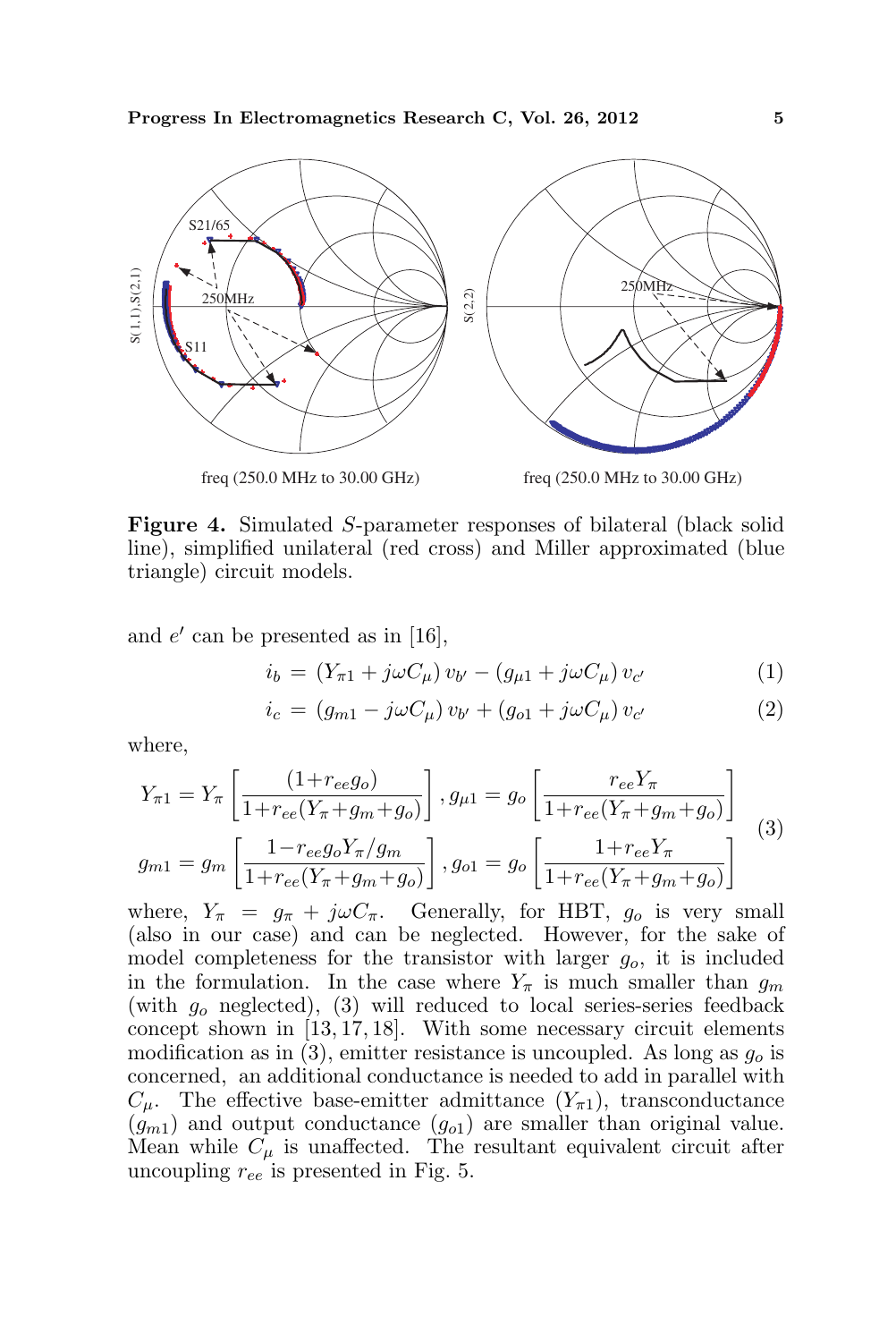

**Figure 5.** Equivalent circuit after  $r_{ee}$  uncoupled (intermediate state).

# 3.2. Decoupling  $Z_{\mu}$

Decoupling the feedback,  $Z_{\mu} = (g_{\mu} + j\omega C_{\mu})^{-1}$ , between base and collector requires us to quantify equivalent impedances  $Z_1$  (looking toward load) and  $Z_2$  (looking toward source) as shown in Fig. 5. They are specified under the condition that the input and output port are terminated with  $50 \Omega$ .

### 3.2.1. The Impedance  $Z_1$

Analyzing current  $i_1$ , shown in Fig. 5, flowing into  $Z_\mu$  gives  $Z_1$  as,

$$
Z_{1} = \left[ (g_{\mu} + j\omega C_{\mu}) (1 + g_{m1} Z_{0}) \left( \frac{1 - \frac{(g_{\mu} + j\omega C_{\mu})}{g_{m1}}}{1 + g_{o} Z_{l} + Z_{l} (g_{\mu} + j\omega C_{\mu})} \right) \right]^{-1}
$$
(4)

where,  $Z_l = Z_0 + r_{cc}$ . As shown in (4),  $Z_1$  is frequency dependent. However, neglecting  $g_{\mu}$  and low frequency analysis will yield  $Z_1$  to be the impedance of the Miller approximation equivalent.

#### 3.2.2. The Impedance  $Z_2$

Then equivalent output impedance,  $Z_2$ , can be express as,

$$
Z_2 = \left[ Z'_{\pi 1} + Z_{\mu} \right] \left\| \left[ \left( g_{m1} Z'_{\pi 1} \right) / \left( Z'_{\pi 1} + Z_{\mu} \right) \right] \right\| \tag{5}
$$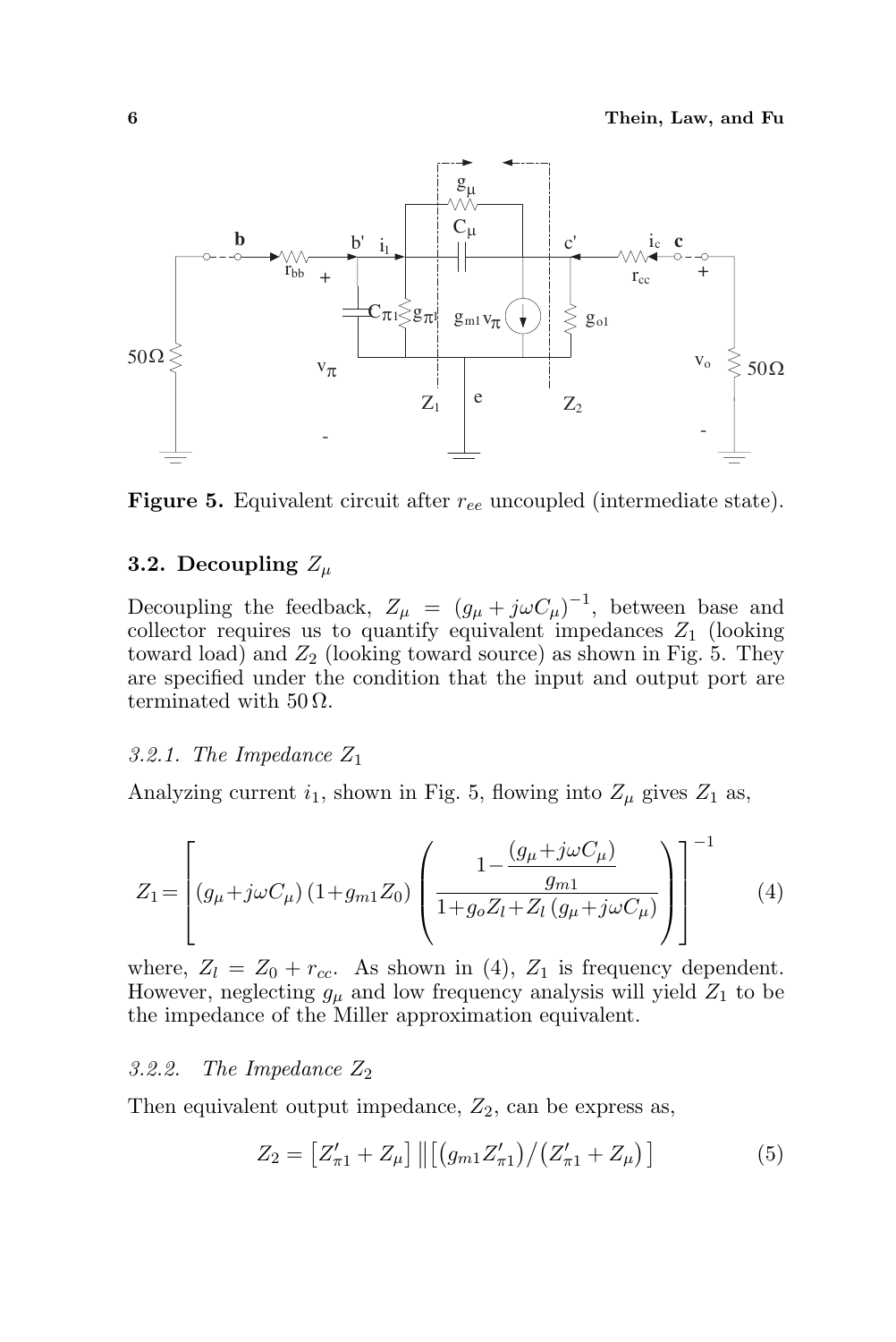Progress In Electromagnetics Research C, Vol. 26, 2012 7

where,  $Z'_{\pi 1} = [(Z_0 + r_{bb}) || Z_{\pi 1}]$ , and the real and imaginary parts of  $Z_2$ can be express as,

$$
\text{Re} Z_2 = \frac{g_T A + \omega^2 C_T B}{A^2 + \omega^2 B^2}, \qquad \text{Im} Z_2 = -j\omega \frac{g_T B - C_T A}{A^2 + \omega^2 B^2}
$$
\n
$$
A = \left[ g_\mu \left( g'_{\pi 1} + g_{m1} \right) - \omega^2 C'_{\pi 1} C_\mu \right], \ B = \left[ C_\mu \left( g'_{\pi 1} + g_{m1} \right) - C'_{\pi 1} g_\mu \right]
$$
\n
$$
(6)
$$

where,  $g_T = g'_{\pi 1} + g_\mu$  and  $C_T = C'_{\pi 1} + C_\mu$ . Equation (6) provides an inclusive close form formula for impedance  $Z_2$  without pre-assumption and neglected circuit elements. However, for our transistor  $g<sub>o</sub>$  is very small and so related terms are negligible. Then (6) can be simplified into,

$$
\text{Re} Z_{2} = \frac{-\omega^{2} g_{\pi 1}^{\prime} C_{\pi 1}^{\prime} C_{\mu} + \omega^{2} C_{T} \left( g_{\pi 1}^{\prime} + g_{m 1} \right)}{(\omega^{2} C_{\pi 1}^{\prime} C_{\mu})^{2} + \omega^{2} C_{\mu}^{2} \left( g_{\pi 1}^{\prime} + g_{m 1} \right)^{2}}
$$
\n
$$
\text{Im} Z_{2} = -j\omega \frac{\omega^{2} C_{T} C_{\pi 1}^{\prime} C_{\mu} + C_{\mu} g_{\pi 1}^{\prime} \left( g_{\pi 1}^{\prime} + g_{m 1} \right)}{(\omega^{2} C_{\pi 1}^{\prime} C_{\mu})^{2} + \omega^{2} C_{\mu}^{2} \left( g_{\pi 1}^{\prime} + g_{m 1} \right)^{2}}
$$
\n(7)

Equation (7) is the same formula used in [17, 18] with no  $g_0$ consideration. This proofs the robustness of the formulation. As shown in Fig. 4,  $S_{22}$  is switching from series R-C at low frequencies to shunt R-C behavior at high frequencies. Hence, frequency limit is imposed and under low frequency analysis, Equation (7) can be further simplified into,

$$
\text{Re} Z_2 = R_2 \approx \frac{C'_{\pi 1}}{C_{\mu}} \frac{g_{m1}}{(g'_{\pi 1} + g_{m1})^2} + \frac{1}{(g'_{\pi 1} + g_{m1})}
$$
  
\n
$$
\text{Im} Z_2 = \frac{1}{j\omega C_2} \approx -j \frac{g'_{\pi 1}}{\omega C_{\mu} (g'_{\pi 1} + g_{m1})}
$$
(8)

Equation (8) shows at low frequencies  $Z_2$  can be seen as a series network of a resistance  $(R_2)$  and a capacitance  $(C_2)$ . This agrees with bilateral  $S_{22}$  response shown in Fig. 2. At high frequencies,

$$
\text{Re}Y_2 = \frac{1}{R_3} \approx g'_{\pi 1} \left(\frac{C_\mu}{C_T}\right)^2 + \frac{g_m C_\mu}{C_T}
$$
  
\n
$$
\text{Im}Y_2 = j\omega C_3 \approx j\omega \frac{C_\mu C_{\pi 1}}{C_T}, Y_2 = \frac{1}{Z_2}
$$
\n(9)

In (9),  $R_3$  and  $C_3$  are in parallel. Again, this also follows  $S_{22}$  response at high frequency.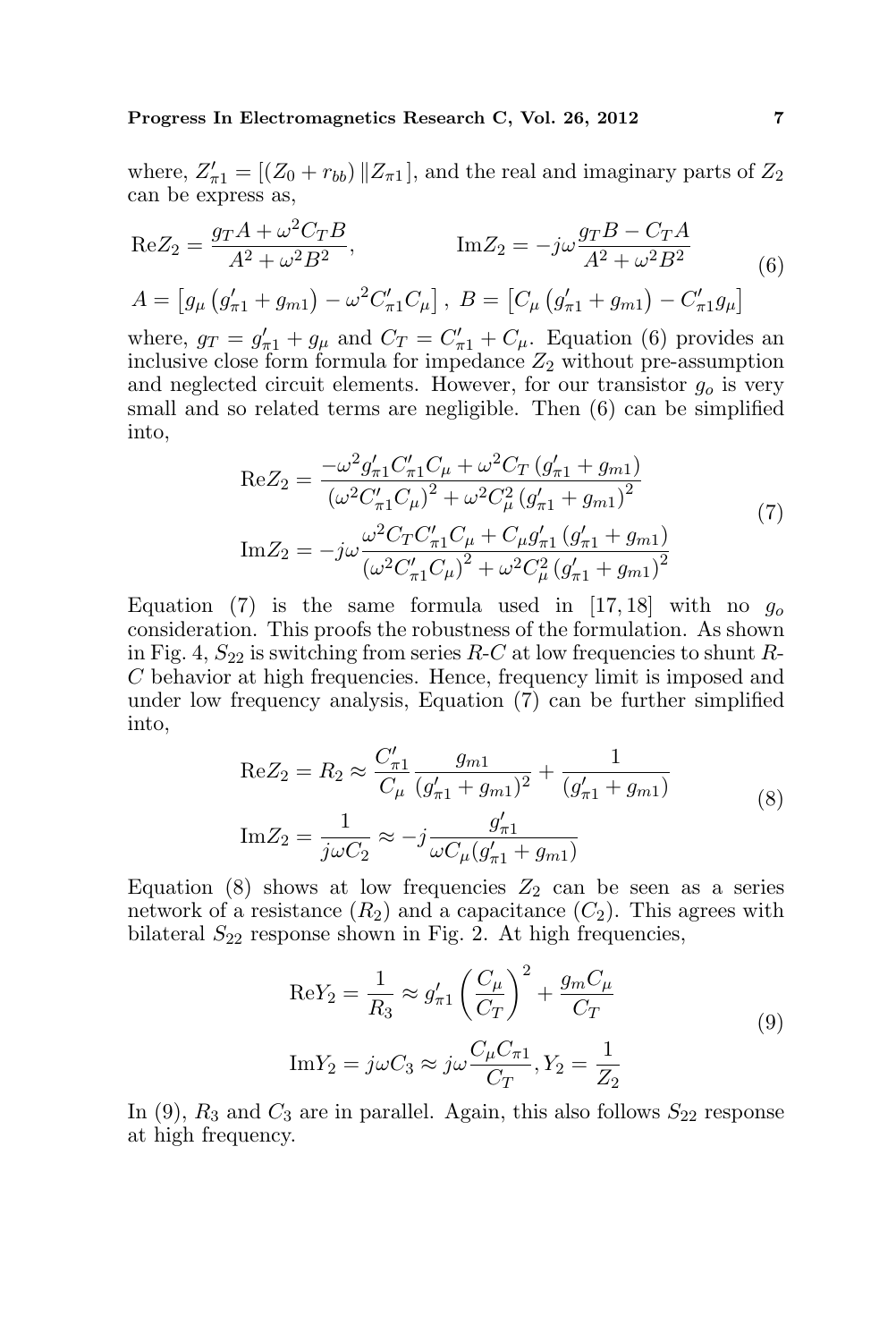

Figure 6. Modified complete unilateral circuit model.

### 3.2.3. The Transconductance  $q_m$

As the output network is being modified, the transconductance  $(g_{m1})$ is compensated as,

$$
g_{m2} = g_{m1} |Z_m| e^{i\theta_m} \tag{10}
$$

where,  $Z_m = (Z_0 + Z_2)/Z_2$  and  $g_{m2}$  is strongly varying in the frequency region of  $< 5$  GHz.

Equations  $(8)$  and  $(9)$  will yield two different R-C values. However, numerical valuation at different bias points revel that  $R_2$  and  $R_3$  have slightly different values (6% of their absolute values). Hence, we select a resistance  $(R)$ , which is a mean of  $R_2$  and  $R_3$ . Complete unilateral equivalent circuit model is presented in Fig. 6. Note that a single resistor is presented in  $Z_2$  network for both low and high frequencies.

### 4. SIMULATED RESULTS AND DISCUSSION

In order to validate and evaluate the accuracy of the proposed technique, we transform the bilateral model shown in Fig. 1 into unilateral. Table 1 gives the computed unilateral model parameter values using the aforementioned technique. Both  $g_0$  and  $g_u$  are neglected in the simulation.  $g_{m2}$  is defined as frequency dependent parameter. The circuit models are simulated in Agilent's Advance Design System. Parasitic contact inductances of  $L_b = 20.17 \text{ pH}$ ,  $vL_c = 18.532 \text{ pH}$  and  $L_e = 5 \text{ pH}$  are included in the simulation. Fig. 7 shows the comparison of S-parameters generated from the bilateral and unilateral model for the bias point of  $Ic = 39 \text{ mA}$  and  $Vcc = 4$  V. Very good agreements over the frequency range of 250 MHz to 30 GHz are obtained. The robustness of the technique is investigated at various bias points. Bilateral parameters, extracted for various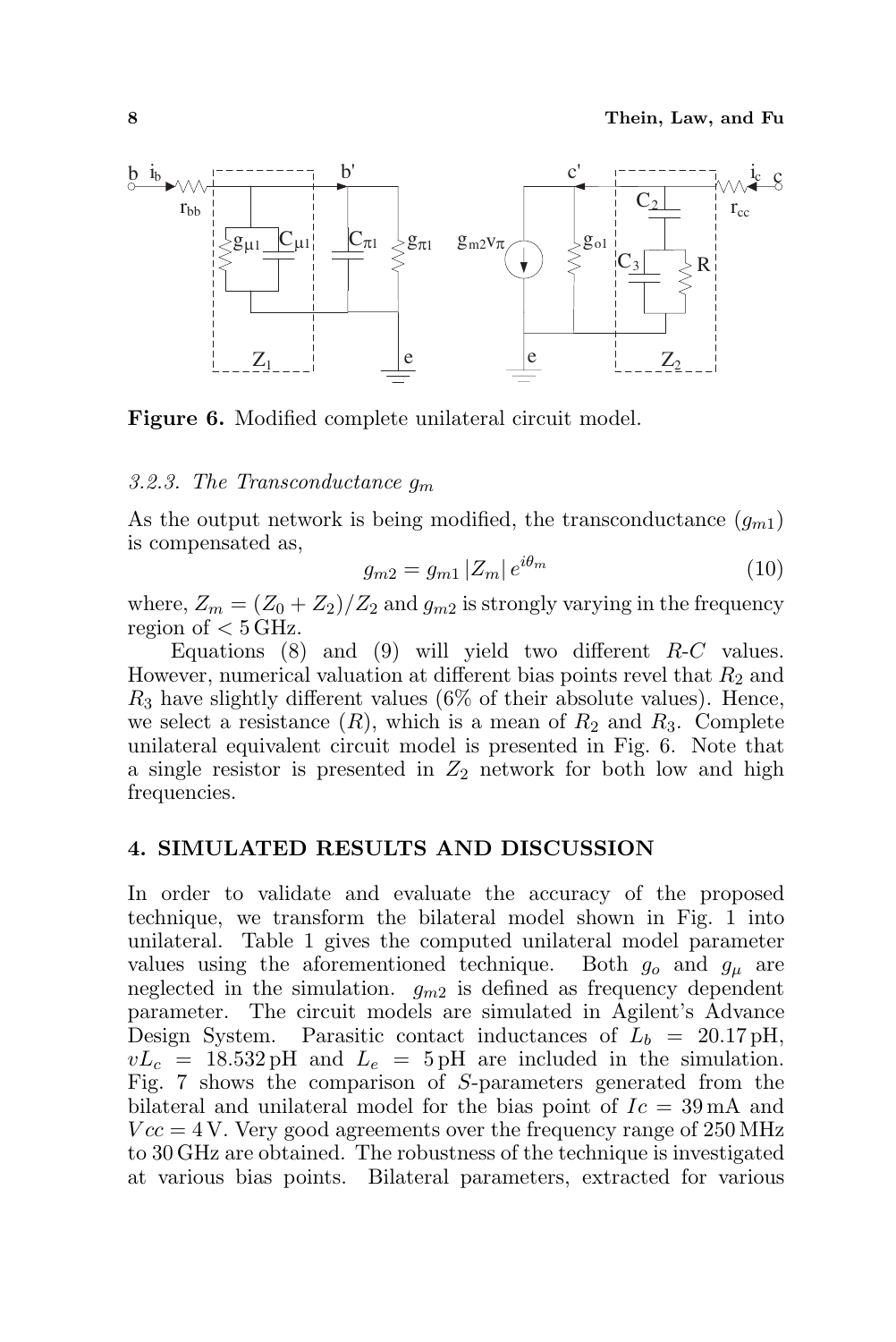

Figure 7. Simulated S-parameter response of bilateral (red lines) and developed unilateral (black triangle) circuit models for  $Vcc = 4$  V and from  $Ic = 39 \text{ mA}$ .



Figure 8. Simulated S-parameter response of bilateral (red lines) and developed unilateral (black triangle) circuit models for  $Vcc = 5$  V and from  $Ic = 3 \text{ mA}$  to  $150 \text{ mA}$ .

collector currents (3 mA to 150 mA) at  $V_{cc} = 5$  V, are used to develop unilateral equivalent circuit models. Fig. 8 shows the overlay plot of simulated unilateral and bilateral S-parameters data.

Unilateral responses agree very well with bilateral response for all collector currents. This indicates that the technique is robust and applicable for different bias sets. This modeling technique will be useful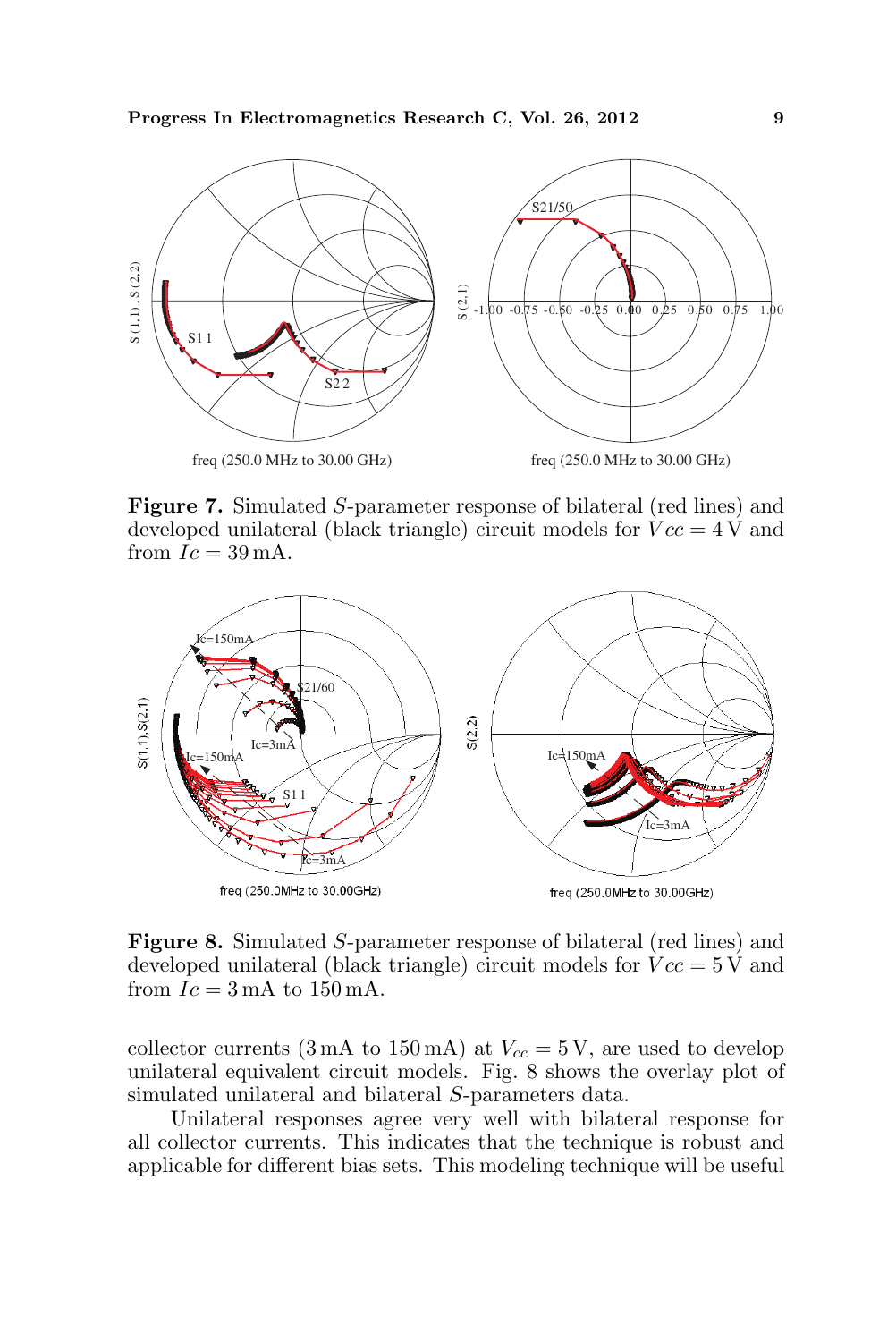|                | $r_{bb} = 1.8 \Omega$ $C_{\mu 1} = 8.02 \text{ pF}$ $C_{\pi 1} = 6.5 \text{ pF}$   |                      |
|----------------|------------------------------------------------------------------------------------|----------------------|
|                | $g_{\pi 1} = 113 \text{ mS}$   $g_{m1} = 1.016 \text{ S}$   $C_2 = 4.7 \text{ pF}$ |                      |
| $C_3 = 135$ fF | $R = 43.5 \Omega$                                                                  | $r_{cc}=1.2\,\Omega$ |

**Table 1.** Computed unilateral parameters for  $I_c = 39 \text{ mA}$  and  $Vcc = 4V$ .

for RF circuit designers, who have limited resources to use or develop large signal full electro-thermal models such as VBIC and GP for prefabrication analysis, can develop relatively accurate small signal model over wide range of bias points and frequency, using a hand full of Sparameter measurements. The model also give detail understanding of small signal nonlinear mechanism and frequency dependent impedance behaviors of the device.

# 5. CONCLUSION

Quantitative analysis has been conducted to develop a unilateral circuit model for simulation and numerical analysis. Without pre-assumption all intrinsic and extrinsic elements (except parasitic) of the transistor are accounted in the formulation. Possible formula reduction base on specific assumption are also highlighted. A complete and explicit unilateral model is presented. The technique is validated through unilateral transformation of bilateral model extracted at  $Ic = 39 \text{ mA}$ and  $Vec = 4V$ , over the frequency range of 250 MHz to 30 GHz. All three bilateral S-parameter data are accurately predicted by unilateral model. The robustness of the transformation procedure is investigated with bilateral parameters extracted from different bias points. Simulated results confirmed that the agreement is achieved over wide range of collector current levels.

# ACKNOWLEDGMENT

This work was supported by the ASTAR project under the Grant 062- 101-0029. The authors would like to acknowledge the support of the ASTAR.

### **REFERENCES**

1. Van Der Heijden, M., et al., "On the optimum biasing and input out-of-band terminations of linear and power efficient class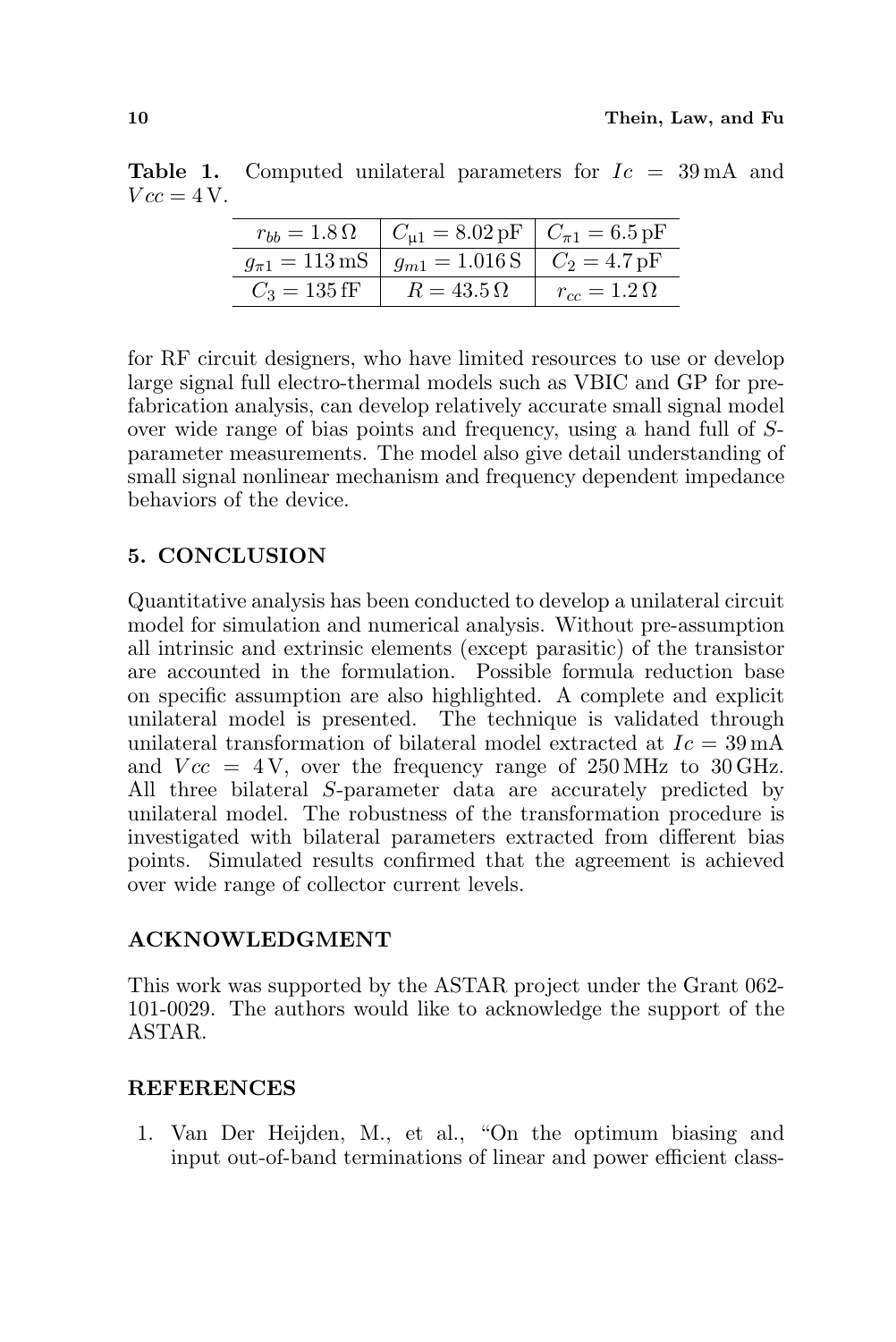AB bipolar RF amplifiers," IEEE Proceedings of the Meeting on Bipolar/BiCMOS Circuits and Technology, 2004.

- 2. El Maazouzi, L., A. Mediavilla, and P. Colantonio, "A contribution to linearity improvement of a highly efficient PA for WIMAX applications," Progress In Electromagnetics Research, Vol. 119, 59–84, 2011.
- 3. Iwamoto, M., et al., "Optimum bias conditions for linear broadband InGaP/GaAs HBT power amplifiers," IEEE Trans. Micro. Theory Tech., Vol. 50, No. 12, 2954–2962, 2002.
- 4. Van Der Heijden, M. P., et al., "Theory and design of an ultralinear square-law approximated LDMOS power amplifier in class-AB operation," IEEE Trans. Micro. Theory Tech., Vol. 50, No. 9, 2176–2184, 2002.
- 5. Karkhaneh, H., A. Ghorbani, and H. Amindavar, "Modeling and compensating memory effect in high power amplifier for OFDM system," Progress In Electromagnetics Research, Vol. 3, 183–194, 2008.
- 6. Olson, S., B. Thompson, and B. Stengel, "Distributed amplifier with narrowband amplifier efficiency," IEEE International Microwave Simposium, 155–158, Honolulu, USA, 2007.
- 7. Sheinman, B. and C. Ritter, "Base charge dynamics of abrupt base-emitter junction HBTs and its representation in transistor models," IEEE Trans. Electron Devices, Vol. 54, No. 4, 632–636, 2007.
- 8. Zhao, Y., et al., "Linearity improvement of HBT-based Doherty power amplifiers based on a simple analytical model," IEEE Trans. Micro. Theory Tech., Vol. 54, No. 12, 4479–4488, 2006.
- 9. Lee, K., et al., "Direct parameter extraction of SiGe HBTs for the VBIC bipolar compact model," IEEE Trans. Electron Devices, Vol. 52, No. 3, 375–384, 2005.
- 10. Yang, T. R., et al., "SiGe HBT's small-signal Pi modeling," IEEE Trans. Micro. Theory Tech., Vol. 55, No. 7, 1417–1424, 2007.
- 11. Olvera-Cervantes, J. L., et al., "A new analytical method for robust extraction of the small-signal equivalent circuit for SiGe HBTs operating at cryogenic temperatures," IEEE Trans. Micro. Theory Tech., Vol. 56, No. 3, 568–574, 2008.
- 12. Spirito, M., et al, "Experimental procedure to optimize out-ofband terminations for highly linear and power efficient bipolar class-AB RF amplifiers," IEEE Proceedings of the Meeting on Bipolar/BiCMOS Circuits and Technology, 112–115, 2005.